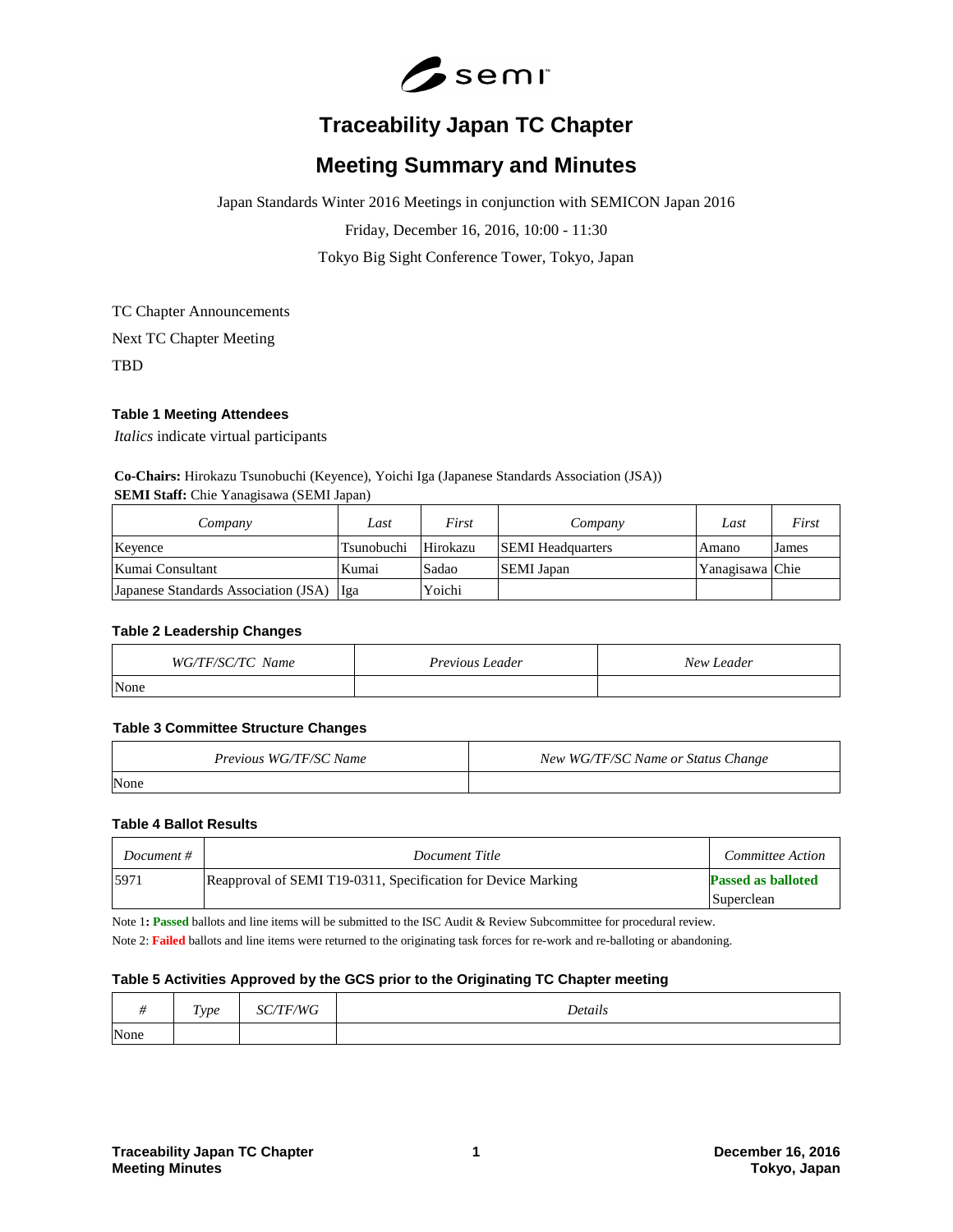

# **Table 6 Authorized Activities**

#### Listing of all revised or new SNARF(s) approved by the Originating TC Chapter.

|            | <i>SC/TF/WG</i>     | <b>Details</b>                                                                                                                     |
|------------|---------------------|------------------------------------------------------------------------------------------------------------------------------------|
| <b>TBD</b> | 5 year review<br>TF | Reapproval of SEMI T22-0212: Specification for Traceability by Self Authentication Service Body<br>and Authentication Service Body |

Note 1: SNARFs and TFOFs are available for review on the SEMI Web site at: <http://downloads.semi.org/web/wstdsbal.nsf/TFOFSNARF>

## **Table 7 Authorized Ballots**

|            | When       | ТF | <i>Details</i>                                                                                                                                     |
|------------|------------|----|----------------------------------------------------------------------------------------------------------------------------------------------------|
| <b>TBD</b> | <b>TBD</b> |    | 5 year review TFReapproval of SEMI T22-0212: Specification for Traceability by Self Authentication<br>Service Body and Authentication Service Body |

#### **Table 8 SNARF(s) Granted a One-Year Extension**

|      | TЕ | Title | $\overline{\phantom{a}}$<br>xpiration<br>Jate<br>$-1$ |
|------|----|-------|-------------------------------------------------------|
| None |    |       |                                                       |

## **Table 9 SNARF(s) Abolished**

|                   | ŦЕ<br>. . | Title |
|-------------------|-----------|-------|
| <b>INT</b><br>one |           |       |

#### **Table 10 Standard(s) to receive Inactive Status**

| <b>Standard Designation</b> | Title |
|-----------------------------|-------|
| None                        |       |

#### **Table 11 New Action Items**

| Item# | Assigned to | Details |
|-------|-------------|---------|
| None  |             |         |

#### **Table 12 Previous Meeting Action Items**

| Item #     | Assigned to | <b>Details</b>                                                                                                                           |
|------------|-------------|------------------------------------------------------------------------------------------------------------------------------------------|
| 20151218#1 | James Amano | James Amano to make sure that M12 and M13 reapproval or revision ballots are<br>lintercommittee balloted to the Silicon Wafer Committee. |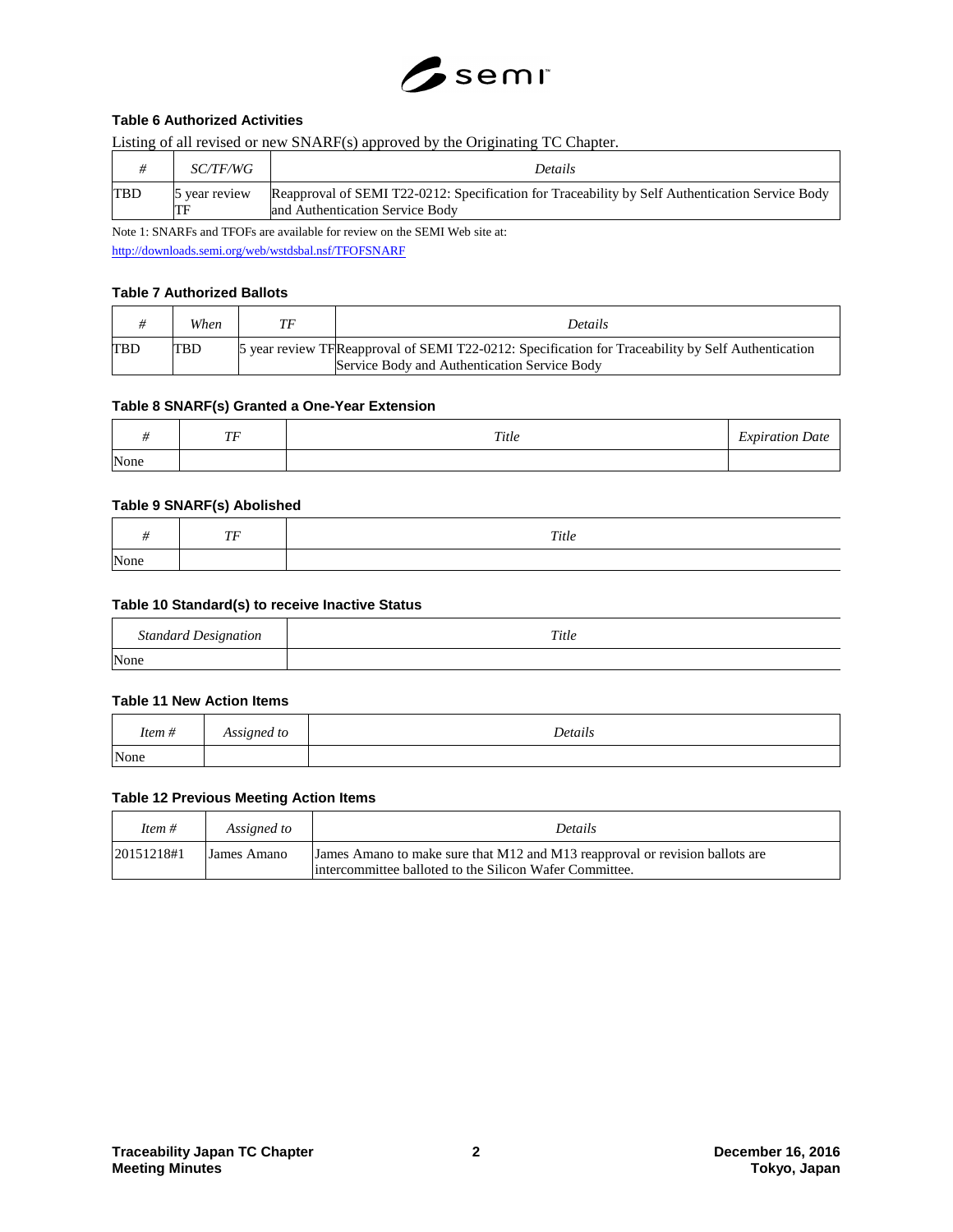

## **1 Welcome, Reminders, and Introductions**

Hirokazu Tsunobuchi (Keyence) called the meeting to order at 10:00 a.m. The meeting reminders on antitrust issues, intellectual property issues and holding meetings with international attendance were reviewed. Attendees introduced themselves.

**Attachment**: 01\_Required\_Elements\_Reg\_20150327\_E+J

# **2 Review of Previous Meeting Minutes**

The TC Chapter reviewed the minutes of the previous meeting.

| Motion:                        | To approve the minutes of the previous meeting as written. |  |
|--------------------------------|------------------------------------------------------------|--|
| $\vert$ By / 2 <sup>nd</sup> : | Yoichi Iga (JSA) / Sadao Kumai (Kumai Consultant)          |  |
| Discussion:                    | : None                                                     |  |
| Vote:                          | $ 2$ in favor and 0 opposed. <b>Motion Passed.</b>         |  |

## **3 Liaison Reports**

## 3.1 *Traceability North America TC Chapter*

James Amano (SEMI) reported for the Traceability North America TC Chapter. Of note:

- Next meeting of Traceability North America TC Chapter will be held on July 10, 2017 at SEMICON West 2017 Standards Meetings
- Authorized new activities (SNARFs) to work on SEMI M12-0706 and SEMI M13-0706 reapprovals
	- o Ballot of Reapproval of M12 and Ballot of Reapproval of M13 were voted on Cycle 7-16 and to be reviewed at SEMICON West 2017 Standards meetings.
- T5 Revision TF is approved by GCS on December 2, 2016.
- SNARF # 5614 (Revision to SEMI T3) abolished on July 7, 2016

**Attachment**: 02\_NA Liaison Report - Traceability Dec 2016

## 3.2 *SEMI Staff Report*

Chie Yanagisawa (SEMI Japan) gave the SEMI Staff Report. Of note:

- SEMI Global 2016 & 2017 Calendar of Events
- Global Standards Meeting Schedule
- 2016 & 2017 Critical Dates for SEMI Standards Ballots
- SEMI Standards Publications
- Updates to Regulations Governing SEMI Standards Program Approved
- A&R Ballot Review
- JRSC Topics
- Recipients of SEMI Japan Standards Awards 2016

**Attachment:** 03\_SEMI Staff Report 20161211\_v1.1, 04\_RegulationUpdates\_Nov-2016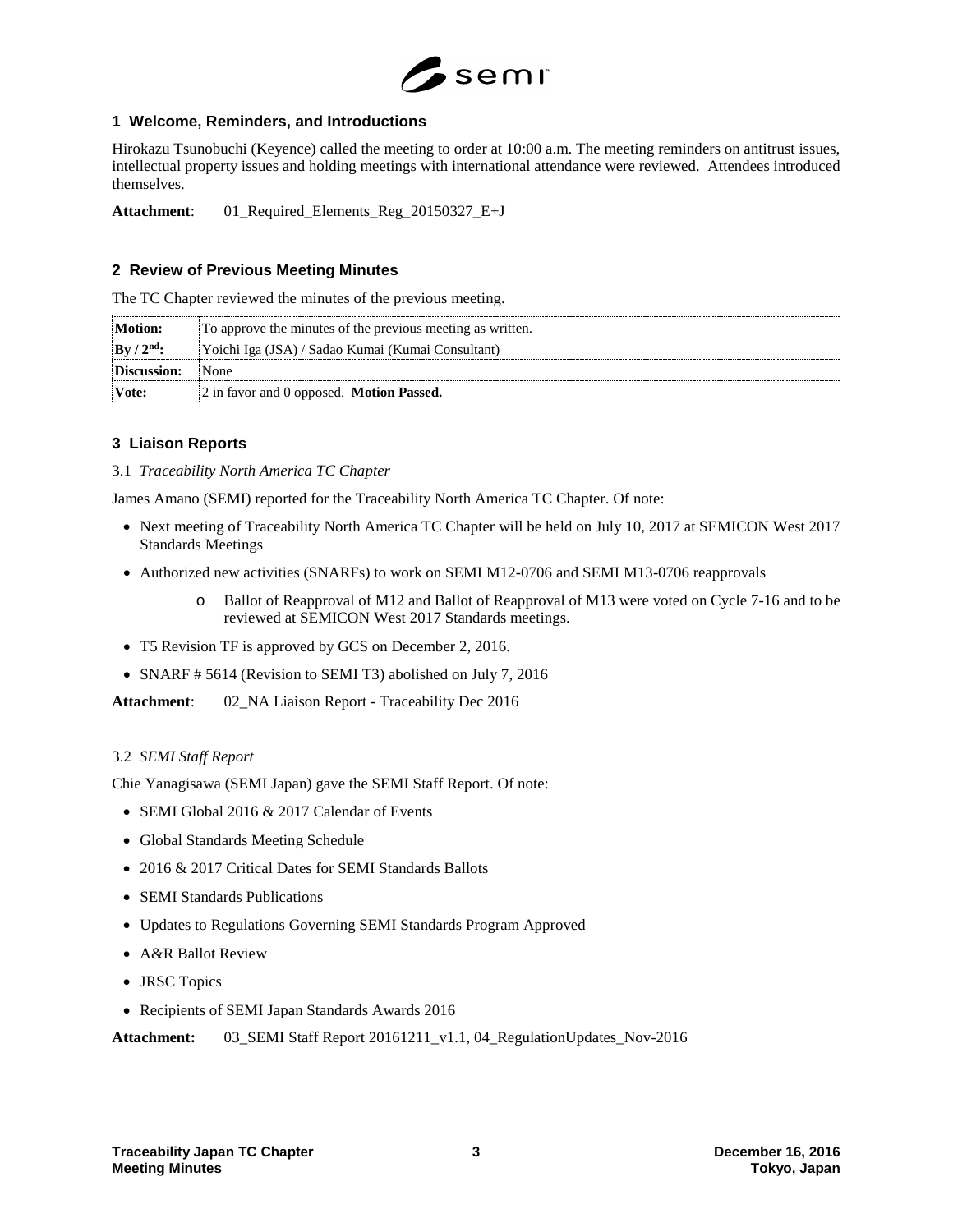

# **4 Ballot Review**

NOTE 1: TC Chapter adjudication on ballots reviewed is detailed in the Audits & Review (A&R) Subcommittee Forms for procedural review. The A&R forms are available as attachments to these minutes. The attachment number for each balloted document is provided under each ballot review section below.

4.1 Document # 5971, Reapproval of SEMI T19-0311, Specification for Device Marking

Attachment: 05\_5971\_LetterBallotReviewSheet

# **5 Subcommittee and Task Force Reports**

#### 5.1 *5 Year Review Task Force*

Yoichi Iga (JSA) mentioned that SEMI T22 is published in 2012 and the document is often referred by the other SDO documents such as ISO. So, he suggested the reapproval of SEMI T22 at the New Business section later of this meeting.

5.2 *Fiducial Mark Interoperability Task Force*

Hirokazu Tsunobuchi (Keyence) reported for the Fiducial Mark Interoperability Task Force as attached.

- Doc. 5890 (Revision to SEMI T7) has been completed and is published as SEMI T7-0516.
- TF leaders start discussion on disbanding this TF if the TF doesn't have any new topics.

**Attachment:** 06\_20161118FMI-TF-Report\_r1

## **6 Old Business**

#### 6.1 *5 Year Review Check*

Traceability Japan TC Chapter recognized that SEMI T22-0212 is only document for 5-year-review for the next year, 2017.

## 6.2 *SNARF Project Period Check*

Traceability Japan TC Chapter recognized that there is no SNARF which passed three years since its initial approval.

## **7 New Business**

#### 7.1 *New SNARF for Reapproval of SEMI T22-0212*

Yoichi Iga (JSA) addressed the committee on this topic and made the following proposal.

| Motion:                        | To approve the new SNARF for reapproval of SEMI T22-0212: Specification for Traceability by Self<br>Authentication Service Body and Authentication Service Body |  |
|--------------------------------|-----------------------------------------------------------------------------------------------------------------------------------------------------------------|--|
| $\vert$ By / 2 <sup>nd</sup> : | Yoichi Iga (JSA) / Sadao Kumai (Kumai Consultant)                                                                                                               |  |
| Discussion:                    | <i>None</i>                                                                                                                                                     |  |
| Vote:                          | 2 in favor and 0 opposed. Motion Passed.                                                                                                                        |  |

## 7.2 *Ballot submission of Reapproval of SEMI T22-0212*

Yoichi Iga (JSA) addressed the committee on this topic and made the following proposal.

| Motion:      | To approve the submission of ballot for reapproval of SEMI T22-0212: Specification for Traceability by Self<br>Authentication Service Body and Authentication Service Body |
|--------------|----------------------------------------------------------------------------------------------------------------------------------------------------------------------------|
| $By / 2nd$ : | Yoichi Iga (JSA) / Sadao Kumai (Kumai Consultant)                                                                                                                          |